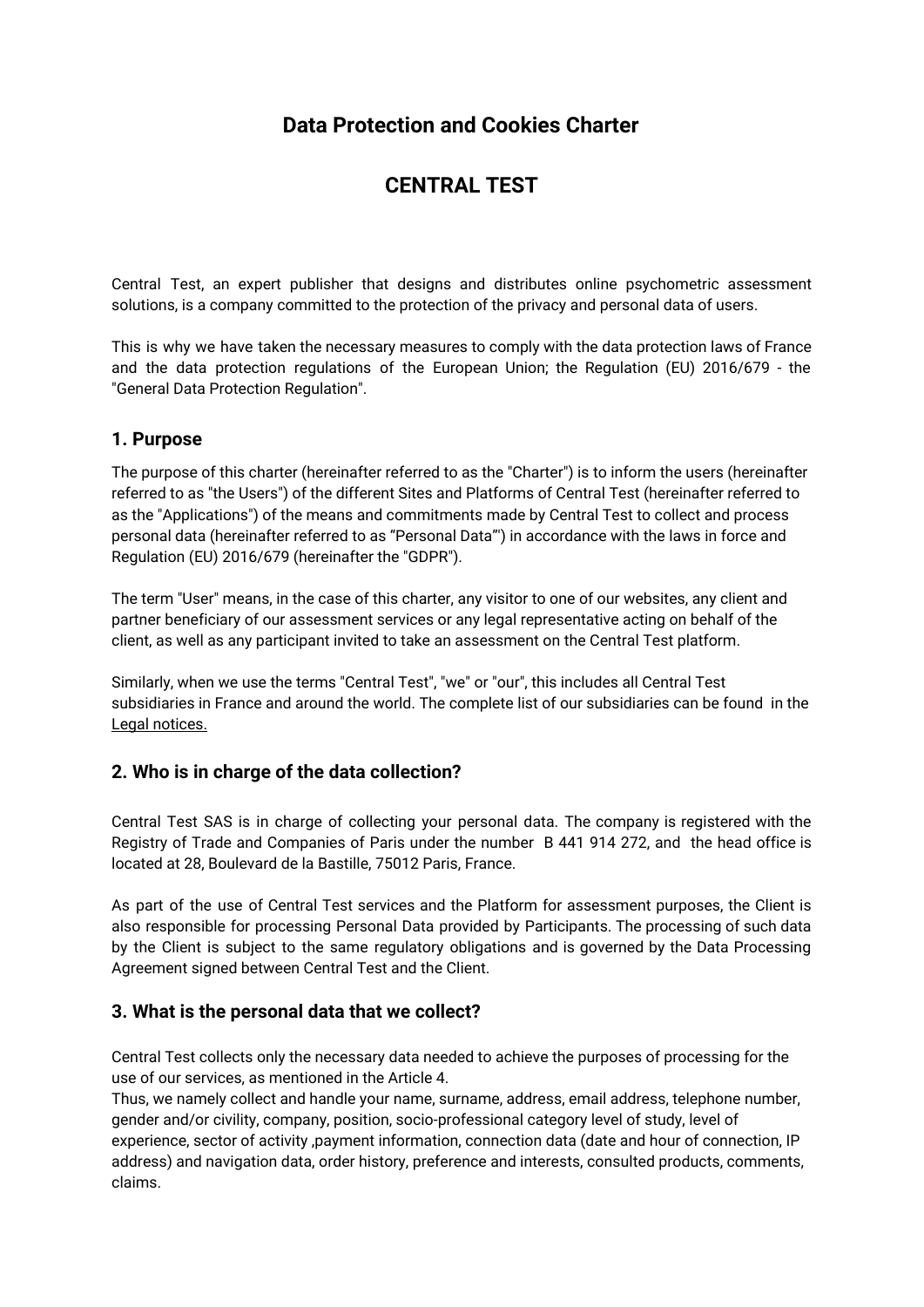The collection of your personal data can be carried out in two ways:

- Directly, when you freely communicate your personal data to us;
- Automatically via the technology used on our Applications.

We collect your information when you :

- Browse our websites, look at products and use our services;
- Create or edit your client account or user account in the dedicated area on one of our websites;
- Place an order or sign up for a subscription on one of our websites;
- Take part in one of our games or contests;
- Contact our customer service;
- Download a white book, e-book or any other documentation related to one of our products;
- Request a product demonstration or a quotation;
- Attend an event, conference or webinar;
- Wish to be contacted by a salesperson.
- Are invited to take an assessment and benefit from an assessment report on one of our Applications;

When collecting data, the User is informed about the mandatory or optional nature of the data to be collected. Data identified with an asterisk on a form is required. Otherwise, the access to the Applications by the User is impossible.

Some information, including technical aspects (such as the IP address of your computer) or browsing of the website and its functionalities, are automatically collected via cookies. For more information, you can read our policy regarding cookies (article 8).

Customers are allowed to register minors over 13 years on the condition of obtaining prior permission from their parents or other persons exercising parental authority. Central Test reserves the right to terminate any personal account opened by a minor who could not justify this authorization.

## **4. For what purposes are your data collected?**

The purposes of each processing of your personal data are described and defined at the time of collection of your data.

Central Test collects your personal data only to fulfill the following purposes:

- To manage your access to, and use of, our Applications;
- To carry out operations related to the management of our business relations: contracts, orders, subscriptions, bills, accounting, client account management, customer relationship monitoring, claims management, non-payments and litigations;
- To create a file of registered members, users, clients and leads in order to send personalised newsletters about our products and services and their evolution, through our news, invitations and promotional messages. The possibility to change or decline these invitations is explicitly stated when collecting data and during the processing of data.
- To improve our products and services by inviting you to take part in polls, studies, satisfaction surveys and product tests;
- To optimize your user experience of our website, including functionalities and services of the website;
- To analyze and conduct statistics related to the consultation and use of the website (number of pages viewed, number of visits and activity), of our services (articles read) and advertising displayed on the website, using Google Analytics;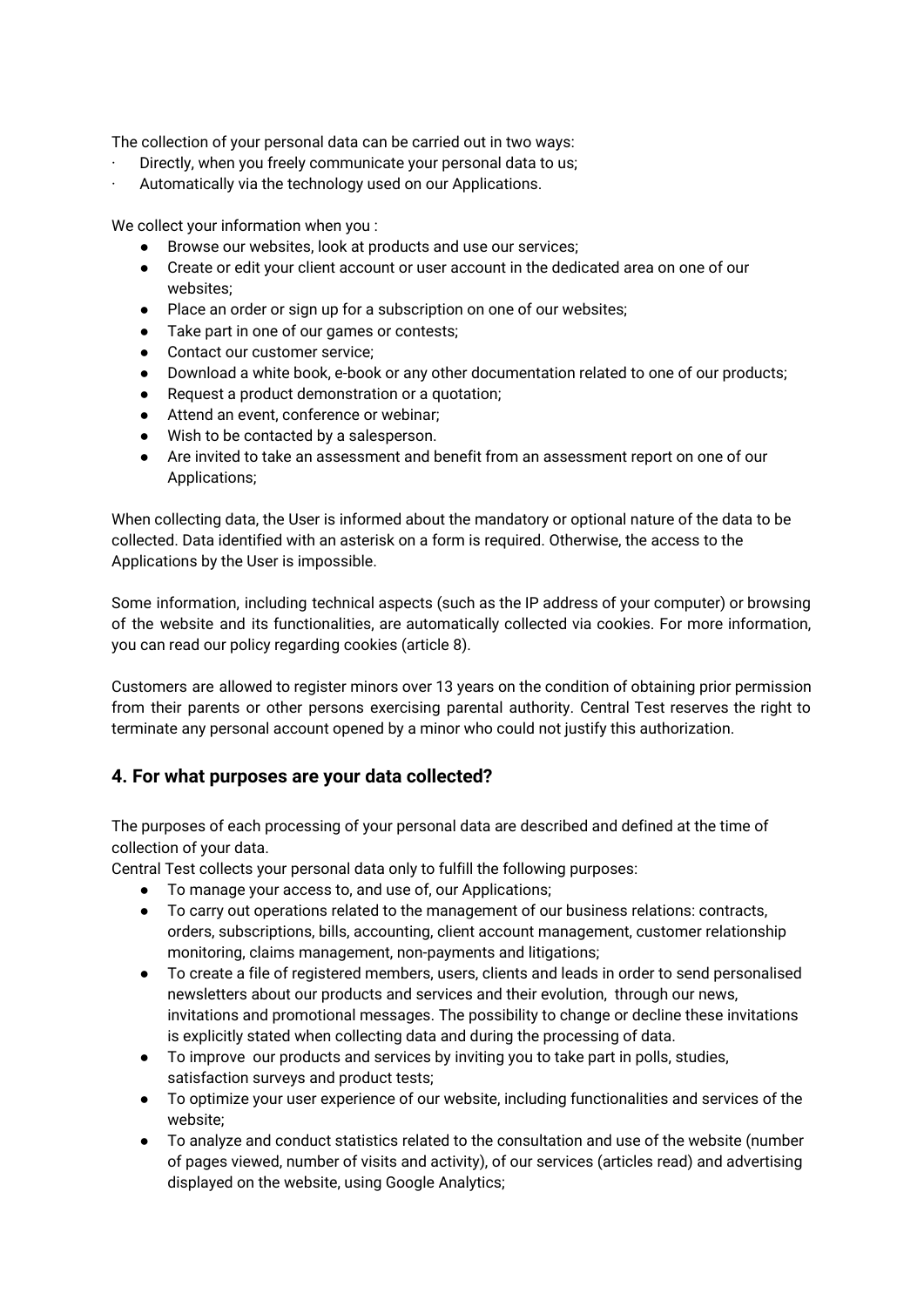- To exchange our clients and leads files with our subsidiaries and authorized partners;
- To process requests for access rights and the right to object, as well as fulfill our legal and regulatory obligations.
- To perform statistical analysis allowing continuous improvement of our tests (quality and reliability)

The Client as the Controller is the sole guarantor of collected Personal Data answering the following purpose: to perform any action relating to taking an assessment and using the results as part of an assessment process carried out on the Central Test Platform.

## **5. With whom are we likely to share your data?**

Access to your personal data is strictly limited to Central Test and its subsidiaries, as well as authorized and legitimate third parties, for the processing of your data; only within the limits required for achieving the tasks they were given.

The authorized third parties can be:

- sub-processors, partners or service providers working for Central Test (including their employees) - ministerial, judicial or administrative authorities, exclusively to meet legal obligations

Whenever we share Personal Data with such third parties, we strictly require that they process Personal Data provided by us only for the purposes mentioned and in accordance with our instructions, and that they always act in accordance with applicable laws regarding the protection of personal data.

#### **International data transfers**

Your data may be transferred to a country outside the European Union where legislation on data protection is not equivalent to that of the European Union.

We will perform these data transfers only to fulfill a contract between you and Central Test, perform a legal duty; protect the public interest or defend our legitimate interests.

Prior to any transfer of Personal Data outside the European Union, Central Test is implementing all necessary measures to ensure the security of such transfers.

When transferring your personal data outside the European Union, we take precautions in order to ensure that your data will remain properly protected. To this end, we submit all transfers of your data to appropriate and relevant safeguards (such as encryption and contractual commitments, including standard contractual clauses approved by the European Union - standard group agreements BCR).

By using this website, you consent to such transfer of information outside your country of residence.

#### **Anonymous data sharing**

If we have made your data anonymous, we may share it outside the Central Test group with partners such as research groups, academics, or related institutes solely for statistical purposes and validation of our assessment questionnaires .

These data will not allow us to identify you.

## **6. How do we ensure the security of your data?**

We implement technical and organizational measures to protect your data, including encryption, anonymization, to prevent, as far as possible, any alteration or loss of your data or unauthorized access to it.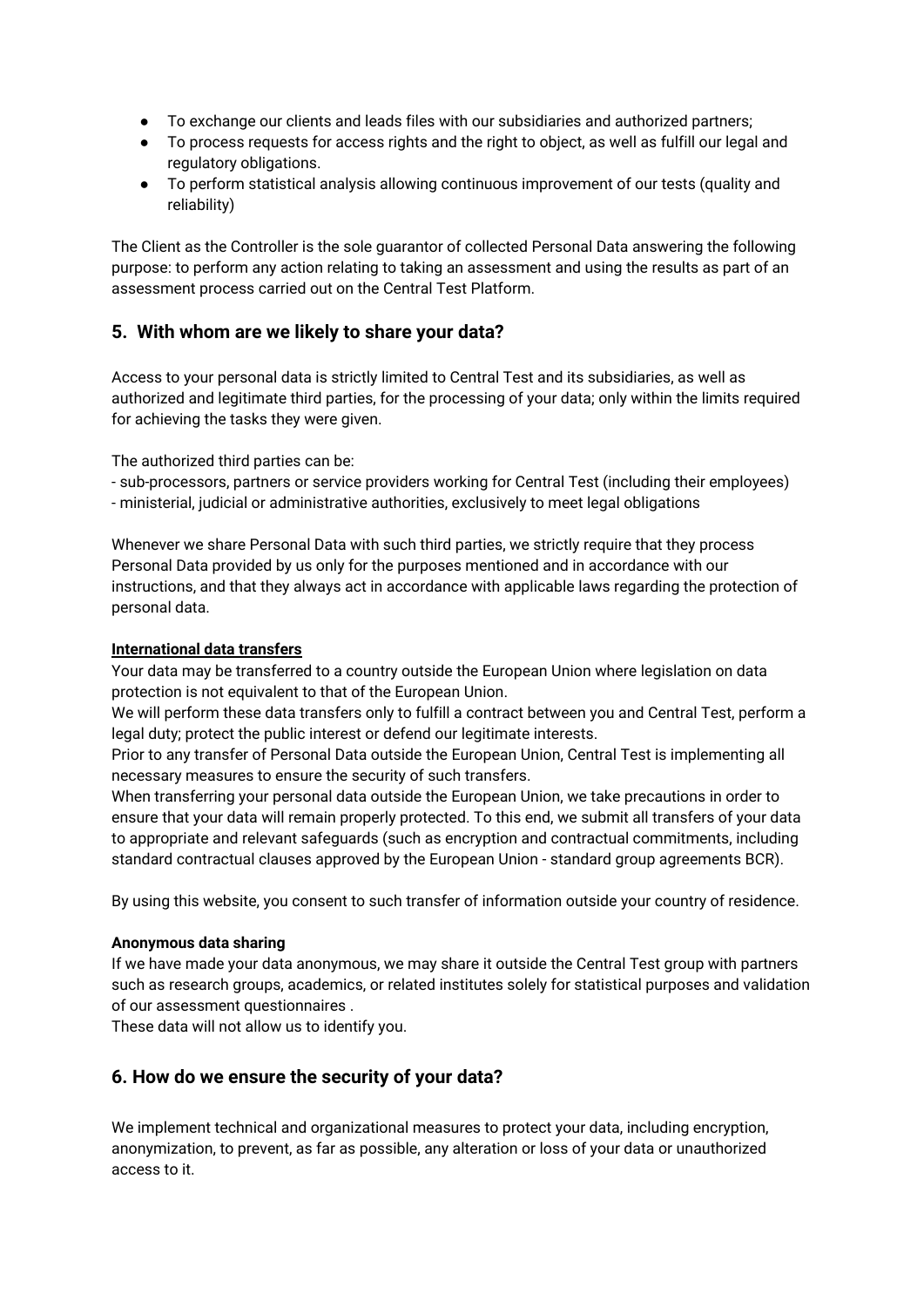We require our staff and all third parties working for Central Test to maintain high standards of safety and protection of information, including contractual obligations under which they undertake the protection of all data and apply strict data transfer measures.

However, Central Test can not guarantee the elimination of any risk of misuse of Data. It is important that the user maintains the confidentiality of his password to prevent unauthorized use of his account.

## **7. What is the length of personal data retention?**

Your personal data is stored for a period that doesn't exceed the duration necessary to the purposes for which it was collected.

#### **7.1. Data related to prospect and clients management:**

Your personal data will not be stored beyond the duration that is strictly necessary for the management of our business relationship with you, which has a three year time limit. At the end of this three years, we would reconnect with you in order to find out whether you wish to continue receiving our commercial offers.

However, in the case of data that has to be retained under legal obligation, the duration of how long it is kept for will be determined according to the law.

#### **7.2. Data related to bank cards:**

We do not retain the data we receive from bank cards for any longer than the time needed for the completion of the transaction. However, this is not the case for clients who subscribe to our services. In that case, this data will be retained for the entire time of your subscription and at the very least until you complete your last transaction, in order to facilitate payment for regular clients.

By checking the box specifically intended for this on the website, you are giving us your consent for this retention.

Data related to the visual cryptogram or CVV2, marked on your bank card, is not stored.

In the case of payment by bank card, data related to the card could however be retained, for evidence purposes in case of a possible contesting of the transaction, as intermediary archive, for the duration planned by article L 133-24 of French Monetary and Financial Code (13 months following the date of debit). This time limit can be extended to 15 months in order to take into account the possibility of deferred payments when using debit cards.

## **7.3. The management of prospection opt-out lists:**

Any information stored on a prospecting opt-out list will be retained for at least three years, from the date that you exercised your right to opt-out.

#### **7.4. Audience measurement statistics:**

Any information used to identify users or provide access to their traceability and/or attendance, will not be retained beyond six months.

#### **7.5. Concerning the assessment process of Participants:**

The Client agrees not to export, and retain Participants data beyond the purposes for which the data was collected.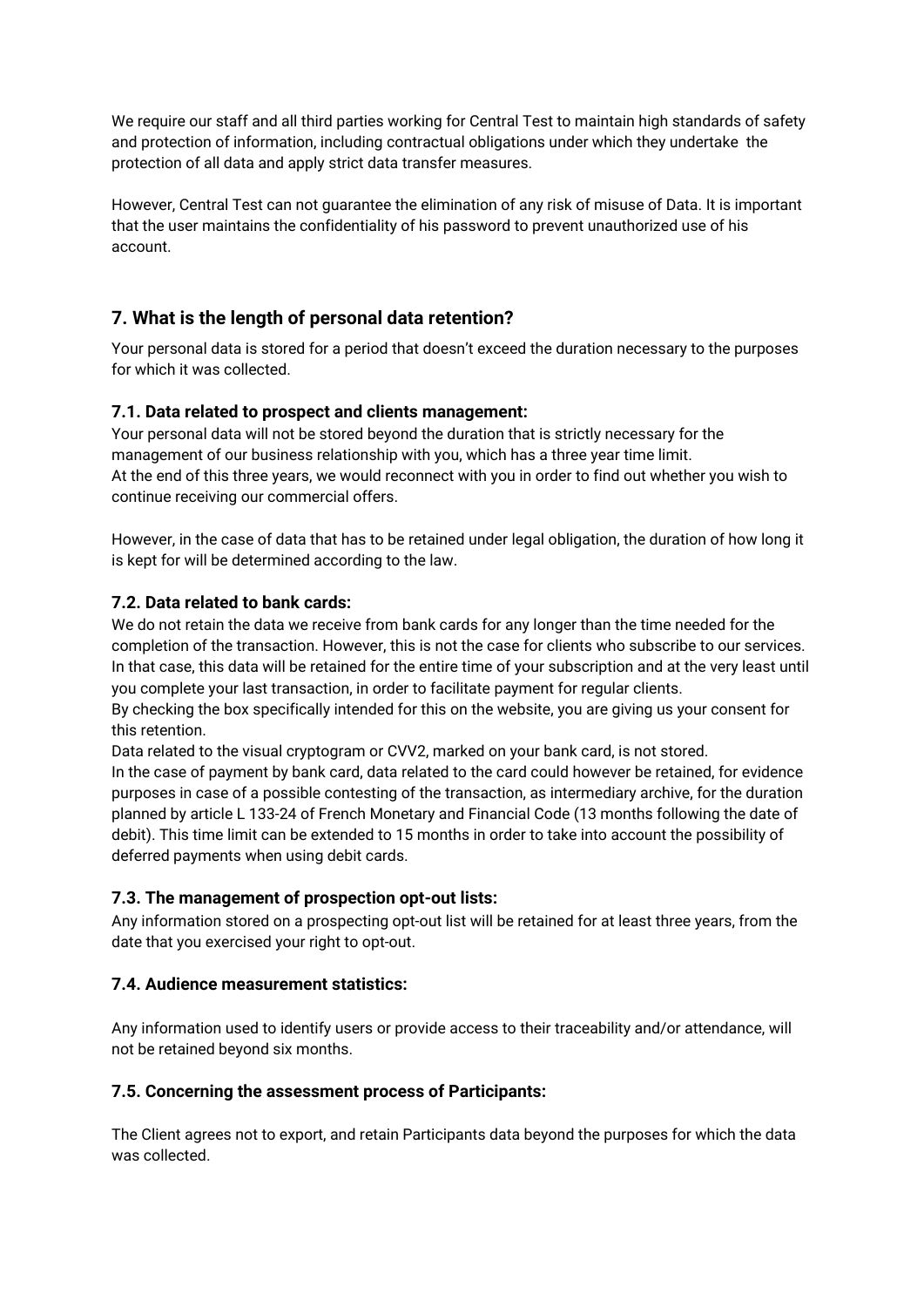At the end of the commitment period with the Client, as defined in the Contract, and in the event that the Client would not have extended these services, the results of past assessments are kept by Central Test for a period 12 months.

However, Central Test reserves the right to keep all or part of the data collected anonymously (without last name, first name, or Participant ID), particularly for statistical purposes.

## **8. Cookies policy**

Cookies are small text files, encrypted, saved, and/or read by your browser, on the hard drive of your terminal (PC, laptop or smartphone for example) and left by websites that you visit.

Cookies are generally used to allow websites to function more efficiently, in order to enhance user experience when visiting the website, as well as to provide information to the website administrators. Two types of cookies can be identified, which don't have the same purposes : functional (or technical) cookies and advertising cookies :

Functional cookies are used throughout your navigation, in order to facilitate the execution of certain applications. A functional cookie can for example be used to memorise the answers filled out in a form, or user preferences regarding the language, or layout of a website, when such options are available.

Advertising cookies can be created not only by the website on which the user navigates, but also by other websites displaying advertisements, offers, widgets or other elements displayed on the page. These cookies can namely be used to do targeted advertising, that is advertising determined based on navigation of the user.

#### **Use of cookies by Central Test**

Central Test uses technical cookies to collect information during your visit on one of Central Test's websites. We use these cookies for different reasons, most frequently to differentiate you from other users on our websites and allow us to compile statistics regarding their use. We also use cookies to help us offer you a better experience when you visit our websites, and to help us enhance our content and personalise your visit.

Those cookies are stored on your browser for a period of 6 months.

We do not use advertising cookies. However, if we were to use them in the future, we would inform you beforehand and you would have the possibility to deactivate those cookies.

We use an audience analysis statistics tool which generates a cookies allowing measurement of the number of visits on the website, the number of pages viewed and the activity of users. The duration of retention of this cookie is limited to 6 months. Your IP address is also collected to determine the city from which you sign in.

We remind you, to all intents and purposes, that it is possible for you to oppose the placing of cookies by configuring your browser. Such a rejection could however prevent the proper functioning of the website.

## **9. What are your rights regarding your personal data ?**

You are entitled to a right of access, rectification and erasure of your personal data, as well as a right of processing limitation and portability of your data. You are also entitled to the right to oppose the processing of your personal data on legitimate grounds and the right to oppose the processing of your data for prospecting purposes.

You can exercise those rights at any moment by contacting our customer service:

- By regular mail : Central Test, 28, Boulevard de la Bastille, 75012 Paris, France;
- By email : legal@centraltest.com